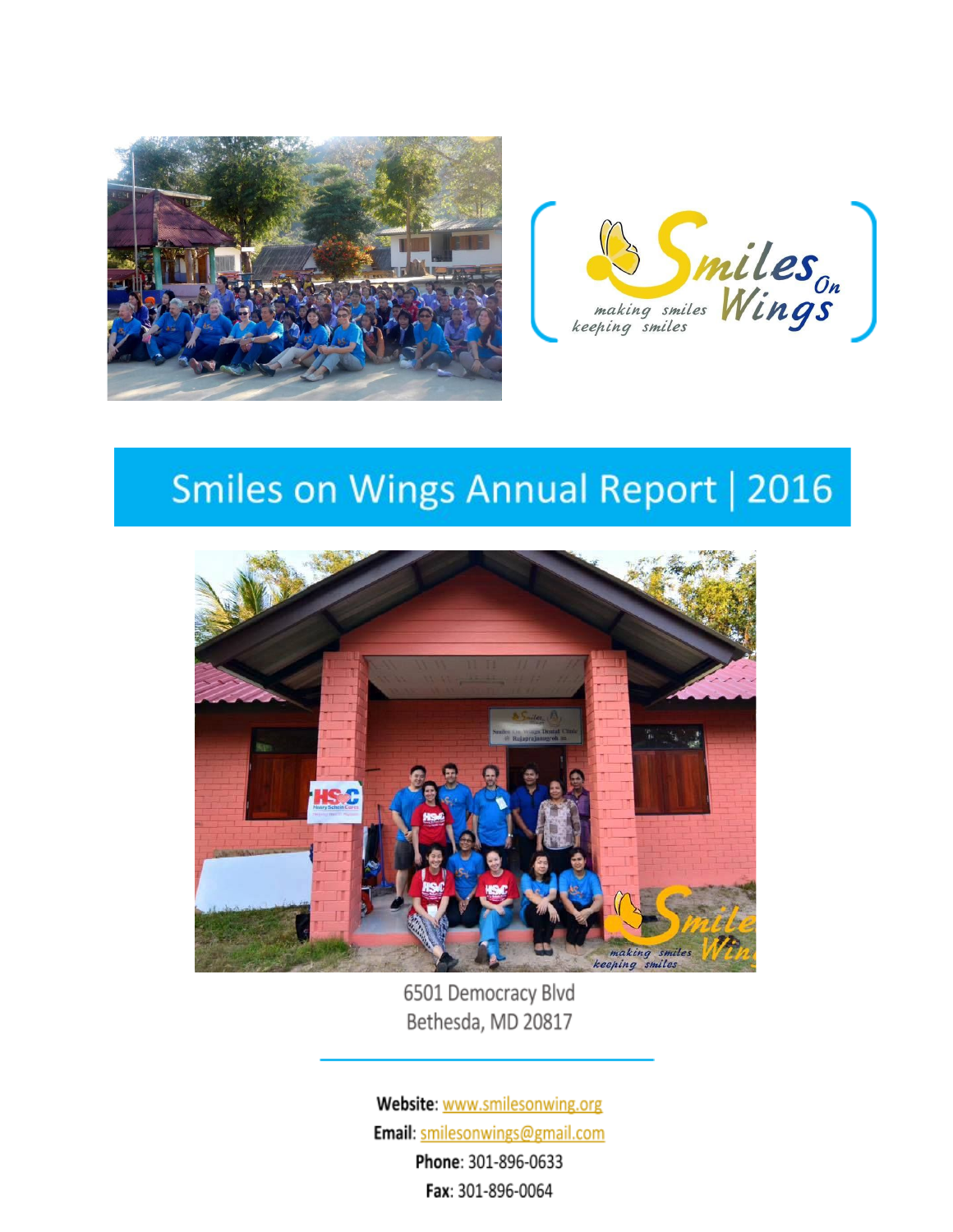# **OUR STORY**

## **Our Mission**

Smiles on Wings strives to improve the health and well-being of underserved communities in Thailand by delivering dental care, humanitarian aid, education and training.



### **Mobile Dental Program**

With the generous grant from the Australian-New Zealand Women's Group of Bangkok (ANZWG), Smiles was able to establish a fully operational mobile dental clinic to serve hundreds of children in schools located throughout Thailand.

In January 2016, the Smiles on Wings team provided dental treatment and dental health heducation to hundreds of students in Maesariang, Thailand. Throughout the year, the equipment is being utilized in providing outreach dental care by local Thai dental teams. Read more about the program on our website: [http://smilesonwings.org](http://smilesonwings.org/)



## **Rajaprachanukroh 35 Dental Clinic**

From the original 2005 Tsunami Relief Effort to the 2009 Post-Tsunami Dental Reconstruction Project, came the Smiles on Wings' Rajaprachanukroh 35 (R35) School Dental Clinic completed in 2014. In January 2016, the Smiles on Wings team returned to the R35 School for the second time and fully furnished the permanent clinic. The Smiles on Wings team also conducted a successful mission in January. The clinic also allows the local dental team to continue to provide care for the students in our absence.

After the 2004 Southeast Asia Tsunami, His Majesty the

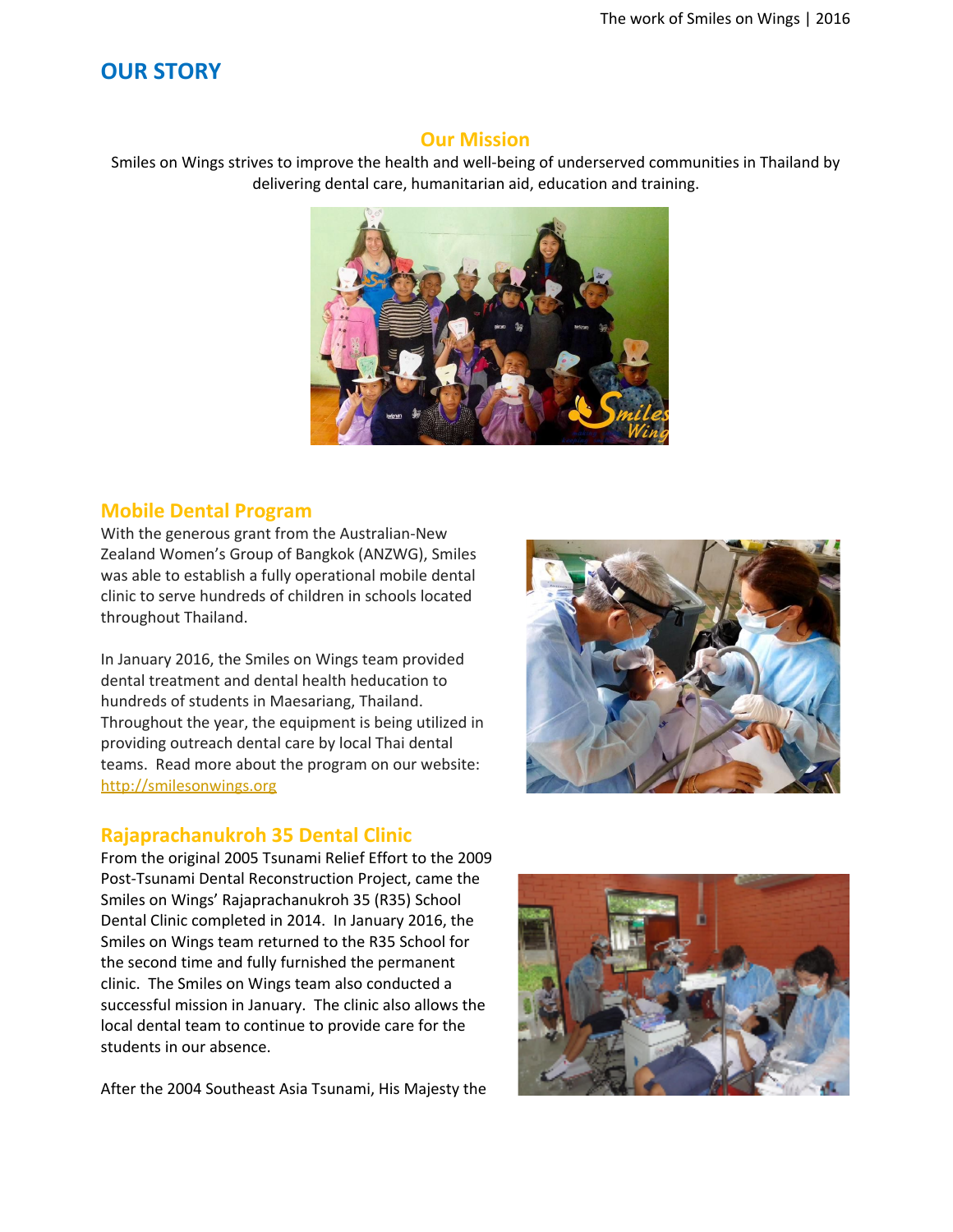## **OUR STORY** (Continued)

King of Thailand, gave funding to help rebuild the school, hence the name Rajaprachanukroh, meaning "under the auspices of the King." Dr. Bunnag visited the school during her 2009 Post-Tsunami Dental Reconstruction and learned that the school is home to more than 800 orphans, many of whom lost their families in the disaster. She had envisioned bringing continuing dental care to the children. Through our fundraising effort, we received funding to continue the program and built the permanent clinic in 2014. We are grateful to our grantors: After the Wave Foundation, Ms. Suteera Graham (Board Member), and our generous donors from the 2013 Gala to help make this clinic possible.

Watch a summary of the January 2016 Southern mission here: <https://youtu.be/UxEG3zOhSDk>

## **SCHOLARSHIP PROGRAMS**

Since its founding in 2003, Dr. Bunnag has traveled extensively to remote villages in the Maesariang district of northern Thailand. She experienced the difficulties in traveling and in providing care for the villagers. Often times, teachers and health officers made difficult travels from the city and would not stay in the area long enough to make a difference. Young girls sometimes resort to marriage at the age of 14 or 15 and are expected to work on farms. Some end up leaving the village to work in the city as factory workers or as servants. Others fall victim to human-trafficking.

During Dr. Bunnag's visits, many girls came to help with the mission and expressed their desire to attend college. From this interaction and firsthand witness of the area, Dr. Bunnag envisioned a scholarship program that would enable young Karen tribal girls to go to college and return to their villages as providers to make a difference in their communities. We are proud of our three scholarship programs.

### **Dream Scholarship Program**

In 2012, our first Dream scholar, Renu, graduated college as a health officer and returned to her village, Sobmauy. The village is very remote and situated on the Salween River on the border of Thailand and Myanmar. Renu is the first person from her village to graduate college. With her education, she helped to

improve health care in her community. She also took another young lady, Chalita, under her wings and showed her the path of education in health care.

Recently graduated scholar, Chalita, has been doing amazing work with Smiles on Wings. She continues to visit remote Thai villages and provide healthcare to the residents of these under-served communities. The Smiles on Wings team would like to thank Chalita for continuing to support and promote Smiles' mission through her work. We are also thankful to all of our donors and grantors for supporting Smiles on Wings' Dream Scholarship Programs and Dr. Usa Bunnag's vision.



## **Dream Scholarship Program**

Smiles on Wings currently supports four young women as they work toward degrees in early childhood education and community health.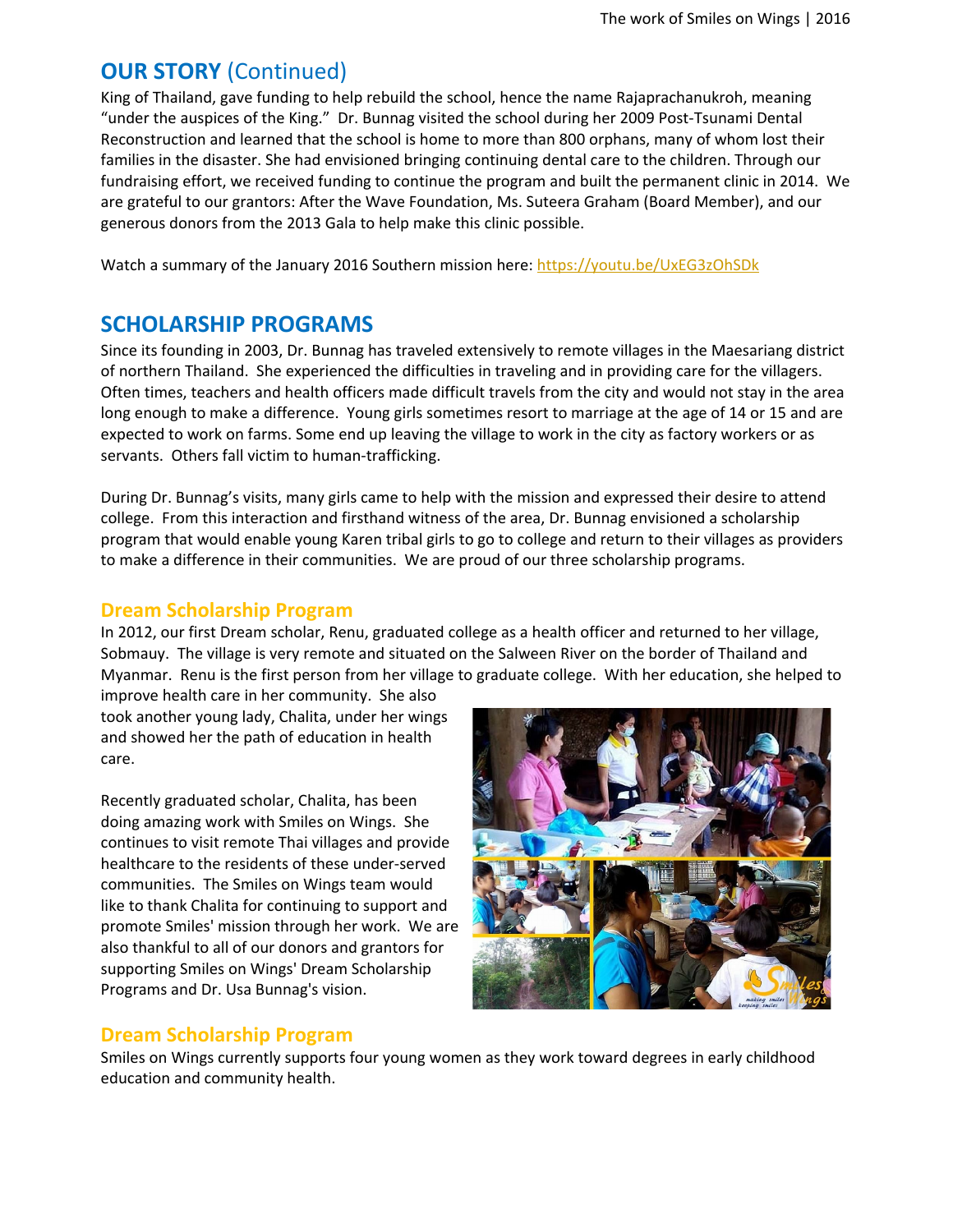# **SCHOLARSHIP PROGRAMS** (Continued)

## **New Beginning Scholarship Program** [sponsored by Dining for Women]

The five New Beginning scholars continue to achieve great success as they navigate their university degree programs. The students were excited and honored to have the opportunity to attend university. Our New Beginning scholars are thriving in college and we expect greatness from all of them.

You can learn more about Dining for Women and their relationship with Smiles on Wings at: [www.diningforwomen.org/programs/smilesonwings](http://www.diningforwomen.org/programs/smilesonwings)

## **Helping Hands Scholarship Program**

The Helping Hands program, created to support orphans in Huaysingh school, is also thriving. This scholarship targets helping Karen tribal children who lost either one or both parents. We will continue to support them through school.

Read more about our scholarship program at our website, [http://smilesonwings.org,](http://smilesonwings.org/) and share our stories with your friends.

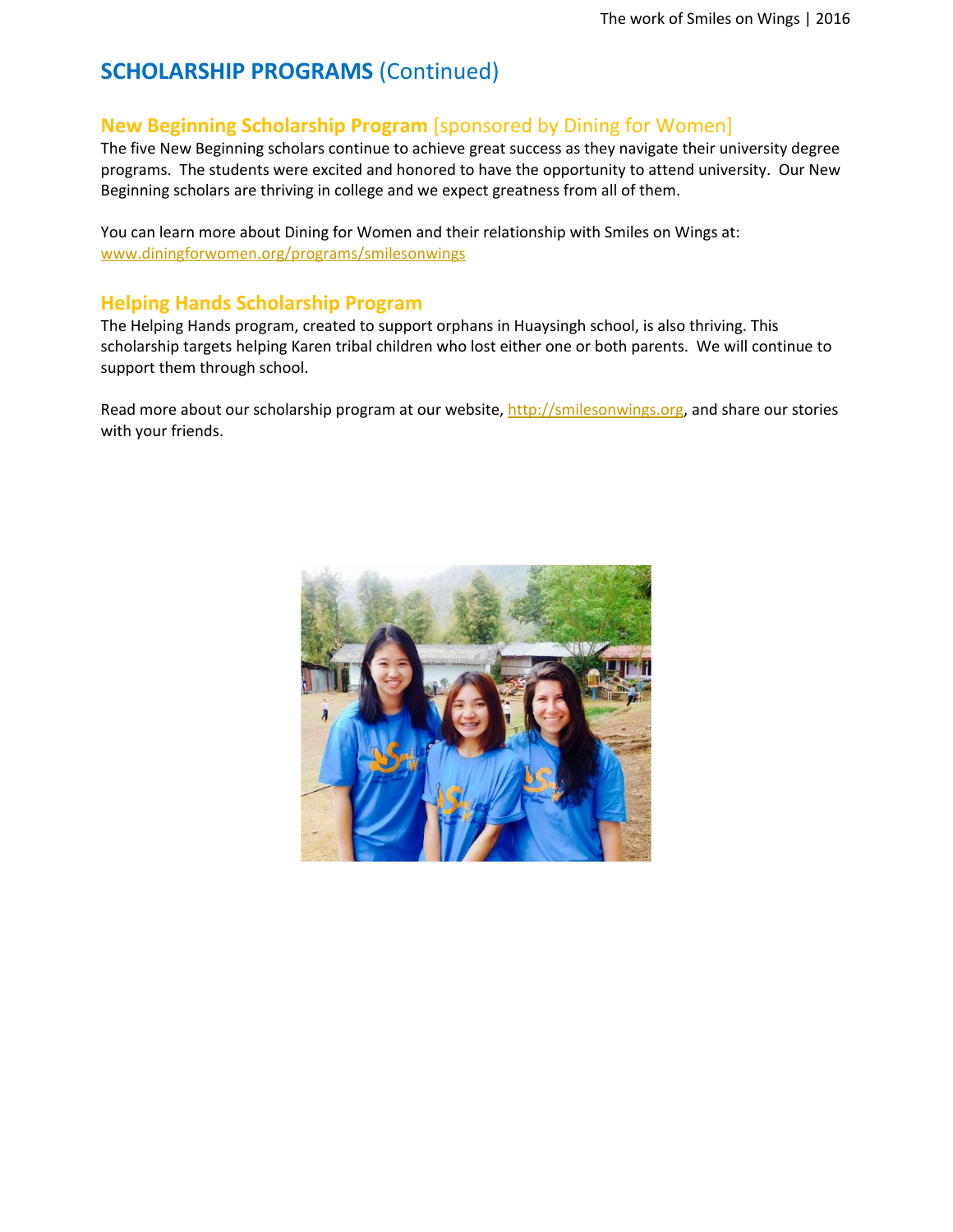## **PROGRAM IMPACTS**

Dental missions are central to our goal of promoting health and wellness in the underserved Thailand communities that we aim to serve. Since our founding in 2003, our team has conducted one to two week long dental missions at least once every year. Smiles on Wings coordinates volunteers, dental equipment, and dental supplies in order to successfully treat patients who would otherwise have little to no access to adequate dental care. Smiles on Wings maintains close partnerships with the communities of the Phang Nga Province in Southern Thailand and Maehongson Province in Northern Thailand. This longstanding rapport assists us in providing dental health education, treatment, and infrastructure encouraging long-term self-reliance.

#### **2016 Mission**

In 2016, our January mission provided dental health care to nearly 280 patients living in underserved Thailand communities. About 1,500 procedures were performed and countless oral health lessons that were offered. In total, the Smiles on Wings team completed over \$120,000 worth of dental work. The first two pie charts below display an analysis of the procedures that were performed during our January Northern and Southern missions.

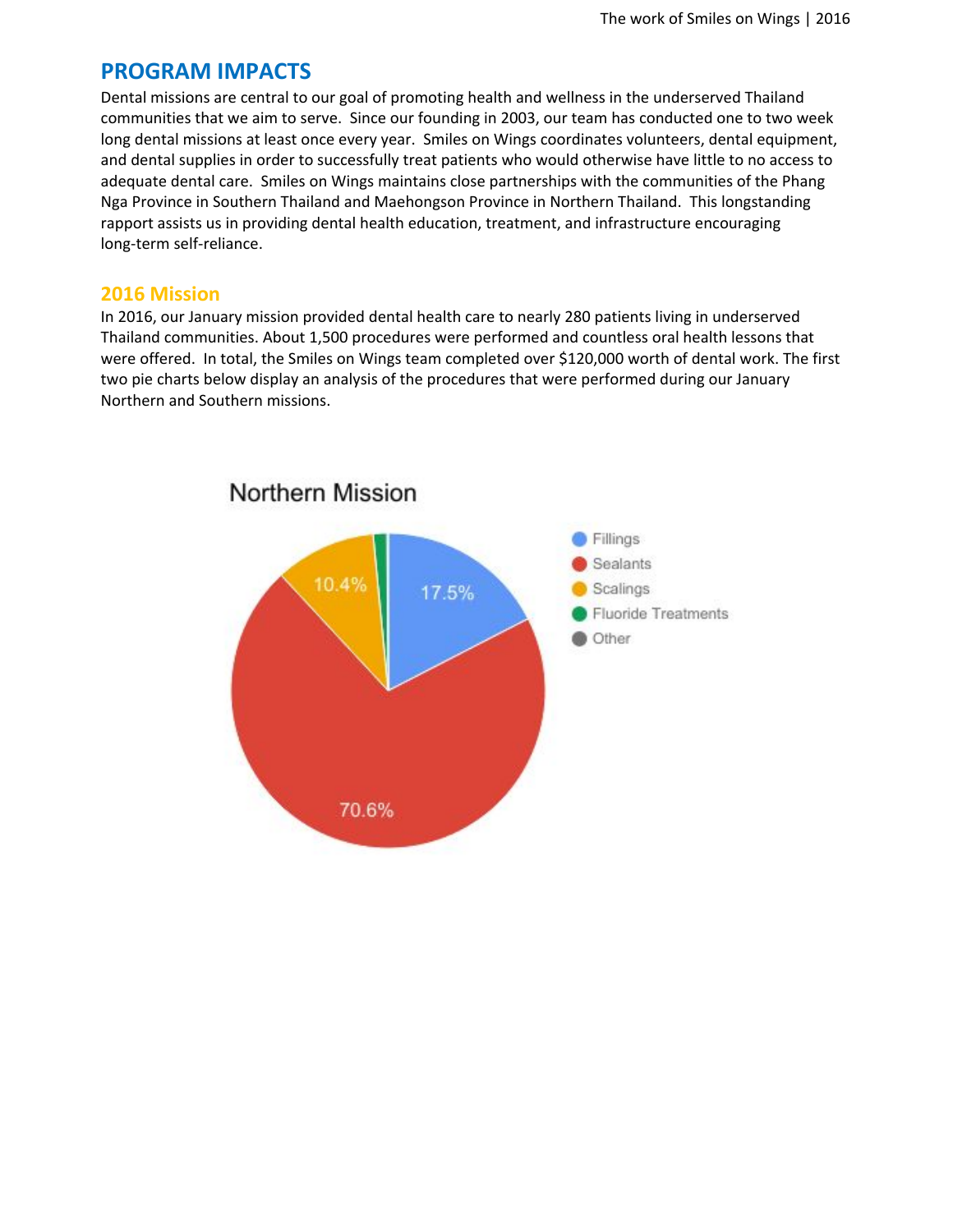## **PROGRAM IMPACTS** (Continued)



## **Scholarship Programs**

Our nonprofit believes in the empowerment of young women through college education and mentoring. Empowered with education and self-confidence, the young women in our scholarship programs return to their communities to carry out the work and vision of Smiles on Wings, improving the sustainability of the program. Through financial support and nurturing, these young ladies graduate university as health professionals and educators. Our scholarship programs are designed to help us reach this goal.

Our Scholarship Program creates sustainability for the future:

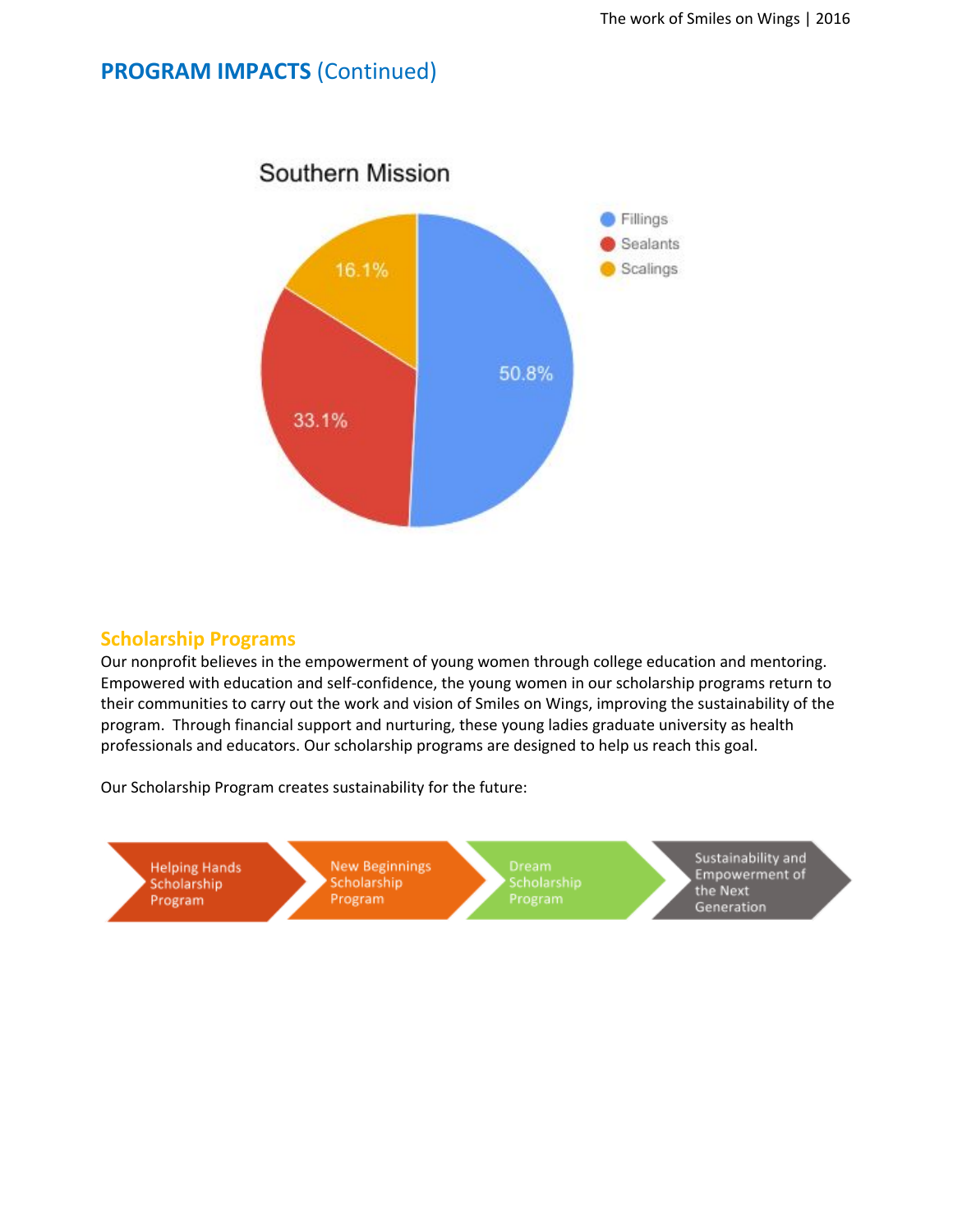## **NEWS AND EVENTS**

## **Remembering His Majesty King Bhumibol Adulyadej**

On October 13, 2016, Smiles on Wings was sad to learn that Thailand's highly revered and beloved King Bhumibol Adulyadej died at the age of 88. King Bhumibol Adulyadej ascended the throne in 1946 and was a unifying force in Thailand. King Bhumibol did so much to stabilize the country and uplift his citizens. He will be greatly missed and forever remembered.

In Remembrance of His Majesty King Bhumibol Adulyadej  $1927 - 2016$ 

### **Giving Tuesday Campaign**

2016 marked Smiles on Wings' second annual Giving Tuesday campaign. Our campaign was very successful and we look forward to participating in next year's campaign as well!

#### **Thai Embassy Partnership**

This year, Smiles on Wings and the Thai Embassy have developed a relationship. Kuhn Wanchana Manawapat, wife to the Thai Ambassador, has shown great interest in and support of Smiles on Wings. Wee hope to continue to build this relationship in the years to come.

#### **Internship Program Staff Updates**

The Smiles on Wings Internship Program admits college students to assist with administrative tasks and provides interns with an opportunity to learn more about dentistry, mission-planning, grant writing, strategic planning, public relations, fundraising, and marketing.

#### Our 2016 Interns

**Tara Pinto** is a junior at the University of Maryland, College Park studying Physiology and Neurobiology. She plans to attend dental school after graduating college to pursue a career in pediatric dentistry. She has been interning with Smiles On Wings since April 2015 maintaining all social media platforms.

**Sarah Maffei** is a junior at The Catholic University of America studying Biology and Psychology and plans to attend dental school. Sarah is originally from Franklin Park, New Jersey. She joined Smiles on Wings as administrative intern on September 2015. Among other tasks, Sarah has assisted with grant-writing and strategic planning.

**Desire Renggli** is a senior at the University of Maryland, College Park studying Neurobiology and Physiology. She plans on attending dental school after graduating college to pursue a career in general dentistry. She has been interning with Smiles on Wings since February 2016 and assists with the fundraising campaigns.

## **LOOKING FORWARD**

As we move forward to 2017 and beyond, we expect the following:

**Finance:**

❖ We plan to prepare to conduct an organizational audit and apply for a USAID grant

**Programs:**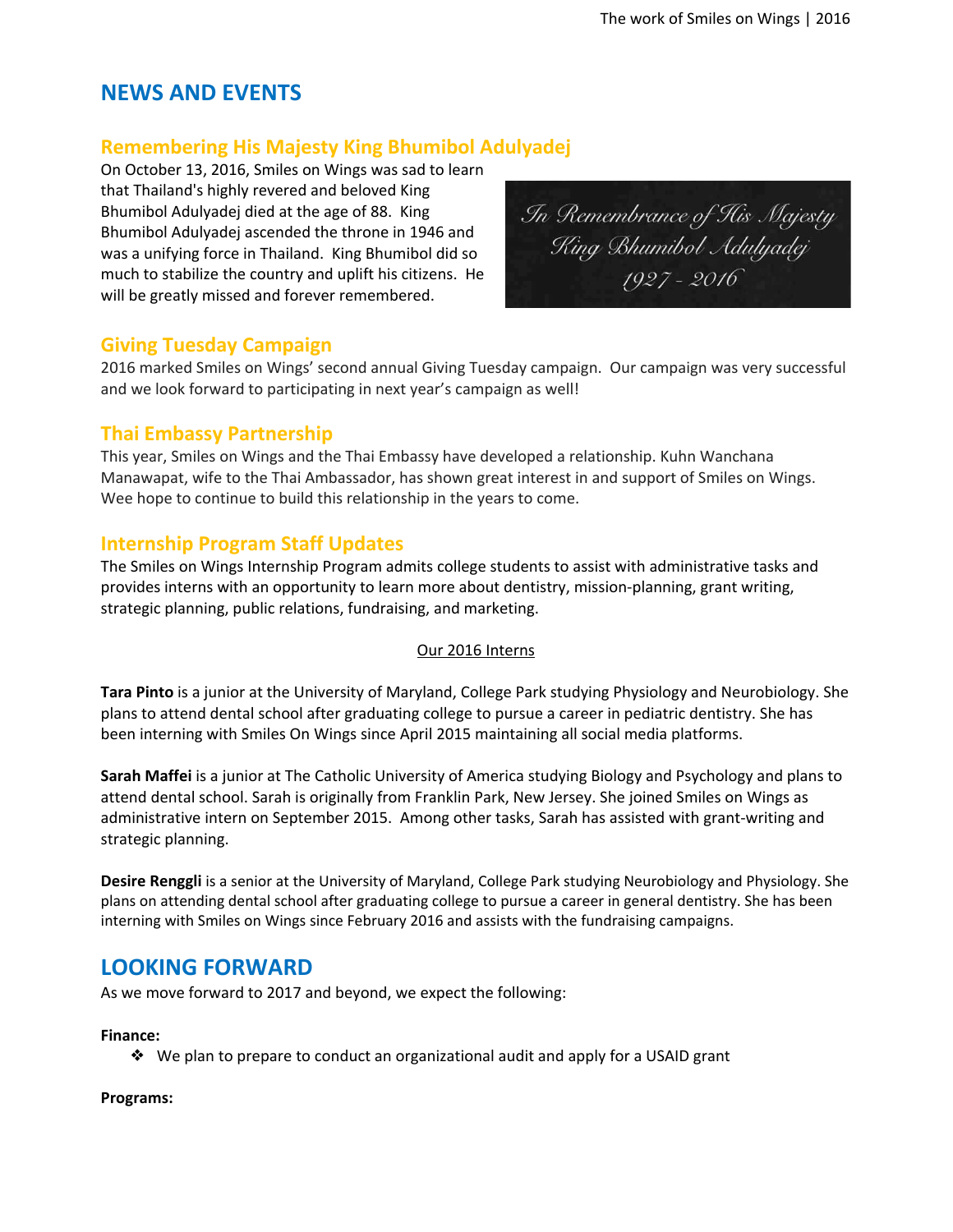## **LOOKING FORWARD** (Continued)

- ❖ We are looking to build stronger Thai partnerships, especially between Smiles on Wings and the local Thai dental community
- ❖ Smiles on Wings is working toward establishing a Thai foundation

#### **Notable Upcoming Events:**

- ❖ January 2017 Mission in Takuapa, Phang Nga Province
- ❖ January 2017 Scholarship Retreat

# **THIS WORK NEEDS YOUR HELP**

## **Your Donation is More Important than Ever Before**

You can donate online at <https://www.gofundme.com/smilesonwings> Donations by mail may be made to:

> Smiles on Wings, Inc. 6501 Democracy Blvd. Bethesda, MD 20817

## **Please Share Our Stories.**

Please help us by spreading the word about Smiles on Wings to your friends. If you know anyone that we can partner with or who can donate their time to help us with our fundraising events, please ask them to contact us at: [smilesonwings@gmail.com.](mailto:smilesonwings@gmail.com)

We will be happy to share our stories. They can also visit our website to learn more about us at: [http://smilesonwings.org.](http://smilesonwings.org/)

## **Volunteer and Make a Difference.**

If you are interested in volunteering with Smiles on Wings, please contact us at [smilesonwings@gmail.com.](mailto:smilesonwings@gmail.com)

We welcome dentists, hygienists, dental assistants, dental students, and general volunteers. Volunteer remotely by assisting us with administrative tasks. You can find our volunteer manual for more information at [http://smilesonwings.org.](http://smilesonwings.org/)

## **OUR 2016 GRANTORS AND DONORS...**

Thank you for your support!